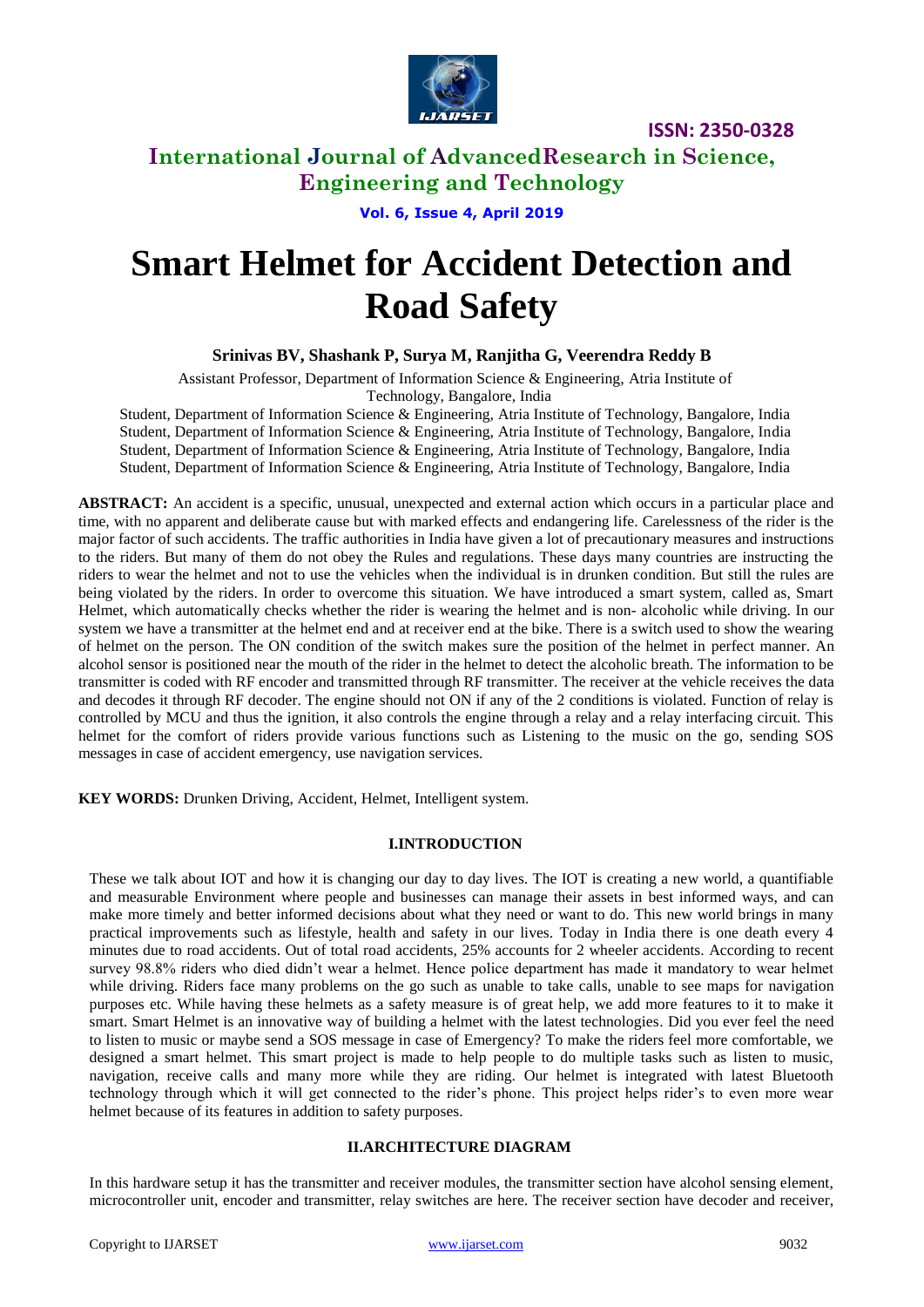

**ISSN: 2350-0328**

# **International Journal of AdvancedResearch in Science, Engineering and Technology**

# **Vol. 6, Issue 4, April 2019**

microcontroller unit, ignition control, electrical devices, audio and visual indication, power supply etc. Alcoholic breath sensing element: The alcoholic sensor used here is MQ-3 gas sensor, the sensor offer to the alcohol sensing element is controlled through a NPN's power electronic transistor TIP122 by the MCU. The bottom terminal of the voltage divider is connected to microcontroller unit through 1K resistance, from RC0. The output of alcoholic sensor is connected to a voltage divider using 100K and 471 K variable. The output of the resistor is fed to op-amp's noninverting voltage divider's supported LM357. Output of non-inverting electronic equipment is fed to RA0/AN0 of the MCU. The existence of alcohol is detected by the microcontrollers through this pin. During this system MQ3 gas sensor is employed as LPG sensing element. This LPG/ alcohol sensing element is appropriate for detection terribly small presence of LPG in its surroundings. It is highly sensitive and fast response. Sensing element provides analog resistive output which also depends on alcohol presence. The drive circuit needs a resistance alone. A straight forward interface may well be a 0-3.3V ADC. Resistance worth of MQ-3 gas sensor is distinction varied to various sorts and various concentration gases. Once exploitation of this element, sensitivity adjustment is highly necessary. Once precise activity, the correct alarm needs for the gas detector output to be determined and considering the temperature and humidity's influence. MCU: PIC16F73 is used because the MCU. MCU gets power only the helmet is worn. Which additionally checks the output of alcohol sensing element whether or not alcohol is present or not present? If the condition of alcohol is traditional then microcontroller unit communicates to the RF transmitter through the RF encoder circuit. Here the favoured MCU PIC 16F73 from semiconductor unit is used because the mainframe of the system. PIC microcontrollers are the most popular 8 bit microcontroller in the world. They are available in many variety in pin outs, memory capacities and have lots of integrated peripherals such as ADCs, SERIAL modules.

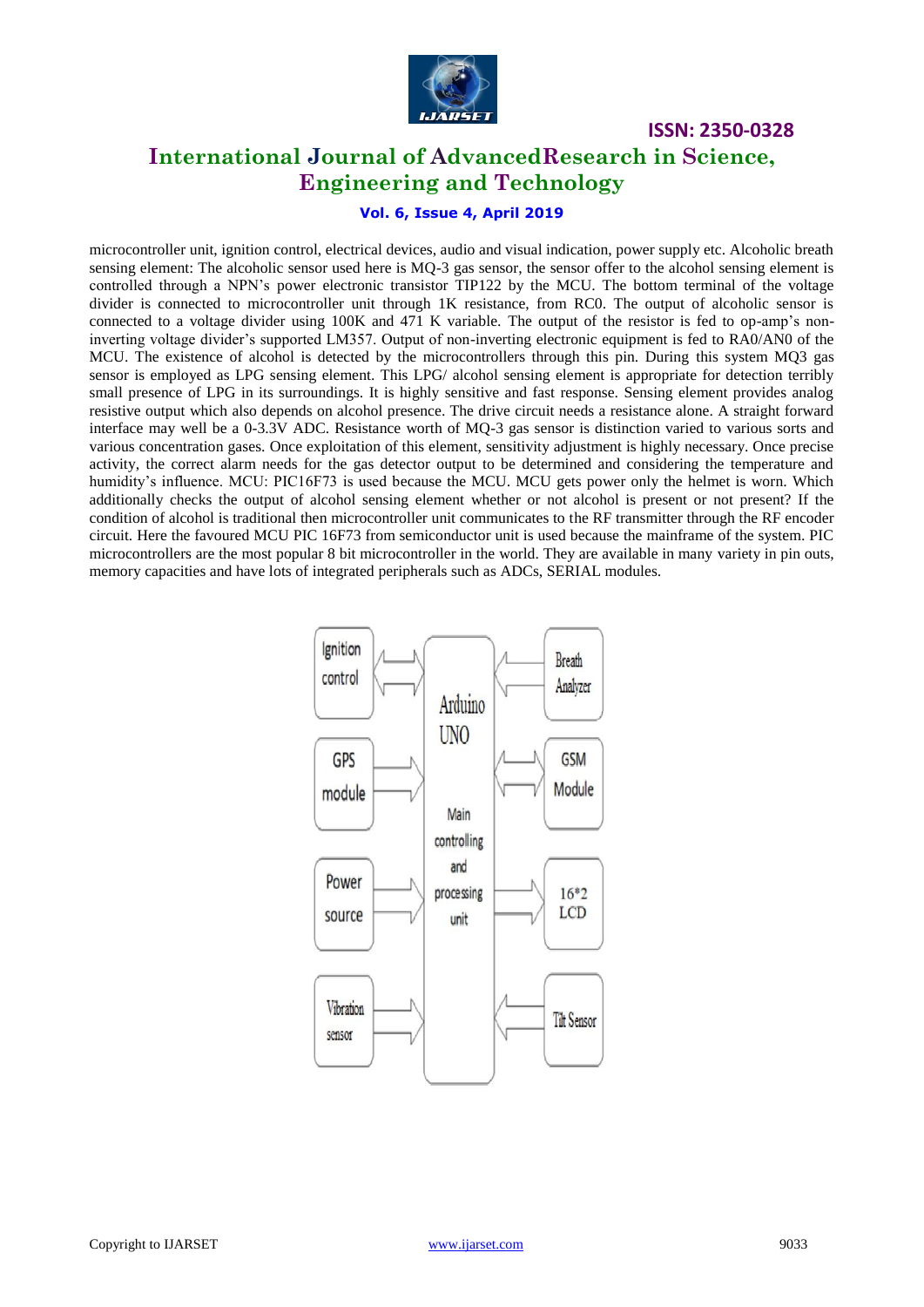

# **ISSN: 2350-0328 International Journal of AdvancedResearch in Science, Engineering and Technology**

## **Vol. 6, Issue 4, April 2019**

## **III.METHODOLOGY**

#### **A. MICRO-CONTROLLER BOARD**

This is a low power, high-performance CMOS 8-bit microcomputer with 9K bytes of Flash Programmable and Erasable Read Only Memory (EROM). The device is produced using Atmel's high-density nonvolatile memory technology and is compatible with the MCS-51. Instruction set and pin out. The on chip Flash will allow the program memory to be reprogrammed in-system or by a conventional nonvolatile memory capacity program. It will mix a versatile 8-bit CPU with Flash on a monolithic chipset, it will provide a highly flexible and cost effective solutions to various embedded control applications. Here we have used an ARDUINO UNO as microcontroller board. Arduino is open source tool for producing the system's that can sense and control more physical world than your desktop system. It is an open-source physical computing platform which is based on a simple microcontroller board, and a developing environment for writing software for the board. Arduino will be used for developing a lot of interactive objects, taking inputs from a various switches or sensors, and controlling a variety of lights, motors, and other physical outputs.

#### **B. GSM MODEM**

GSM (Global System for Mobile communications) is an open, digital cellular technology which is used for transmitting mobile voice and data services. In this system we are using it only for transmitting and receiving the data and voice messages. Global system for mobile communications wireless data module which is present is used for remote wireless applications and also machine to machine or user to machine and remote data communications in various applications. Microcontroller will send AT commands to GSM modem and by which accordingly it works. Here we used LORA 1262 long range spread spectrum.

#### **C. GLOBAL POSITIONING SYSTEM (GPS)**

A Global Positioning System (GPS), originally Nav-star GPS, it is a satellite-based radio navigation system owned by the United States government and operated by the United States Air Force. This is a global navigation satellite system which will provides geolocation and time information to a GPS receiver anywhere on or near the Earth where ever there is an unobstructed line of sight to four or more GPS satellites. Obstacles like mountains and buildings and walls will block the relatively weak GPS signals. The GPS will not require the user to send any data, and this operates independently of any telephonic or internet reception, though these technologies can enhance and strengthen the usefulness of the GPS positioning information. The GPS will provide critical positioning capacities to military, civil, and commercial users around the globe. The United States government created the system, maintains it, and also makes it freely accessible to anyone and everyone with a GPS receiver.

#### **D. ALCOHOL SENSOR/ GAS SENSOR**

Here we used MQ-3 Gas sensor. The alcoholic sensor detects the attentiveness of alcohol gas in the air and an analog voltage is an output reading of data. The sensor will activate at temperatures ranging from ten to fifty Celsius with a power supply with less than 160 Ma to 5V. The sensor sensing range is from 0.05 mg/L to 4 mg/L, which is suitable for breath analyzers.

## **E. ACCELEROMETER**

The accelerometer is a device which measures proper acceleration. Perfect acceleration, being the acceleration (or rate of change of velocity) of a body in its own instantaneous rest position, it is not the same as coordinate acceleration, being the acceleration in a fixed coordinates system. For an example, the accelerometer at rest on the surface of the Earth will measure an acceleration because of Earth's gravity, straight upwards (by definition) of  $g \approx 9.81$  m/s 2. By contrast, accelerometers in free fall (falling toward the centre of the Earth at a rate of about 9.81 m/s 2 will be measured 0. The Accelerometers will have multiple applications in industry and science. Accelerometers which are highly